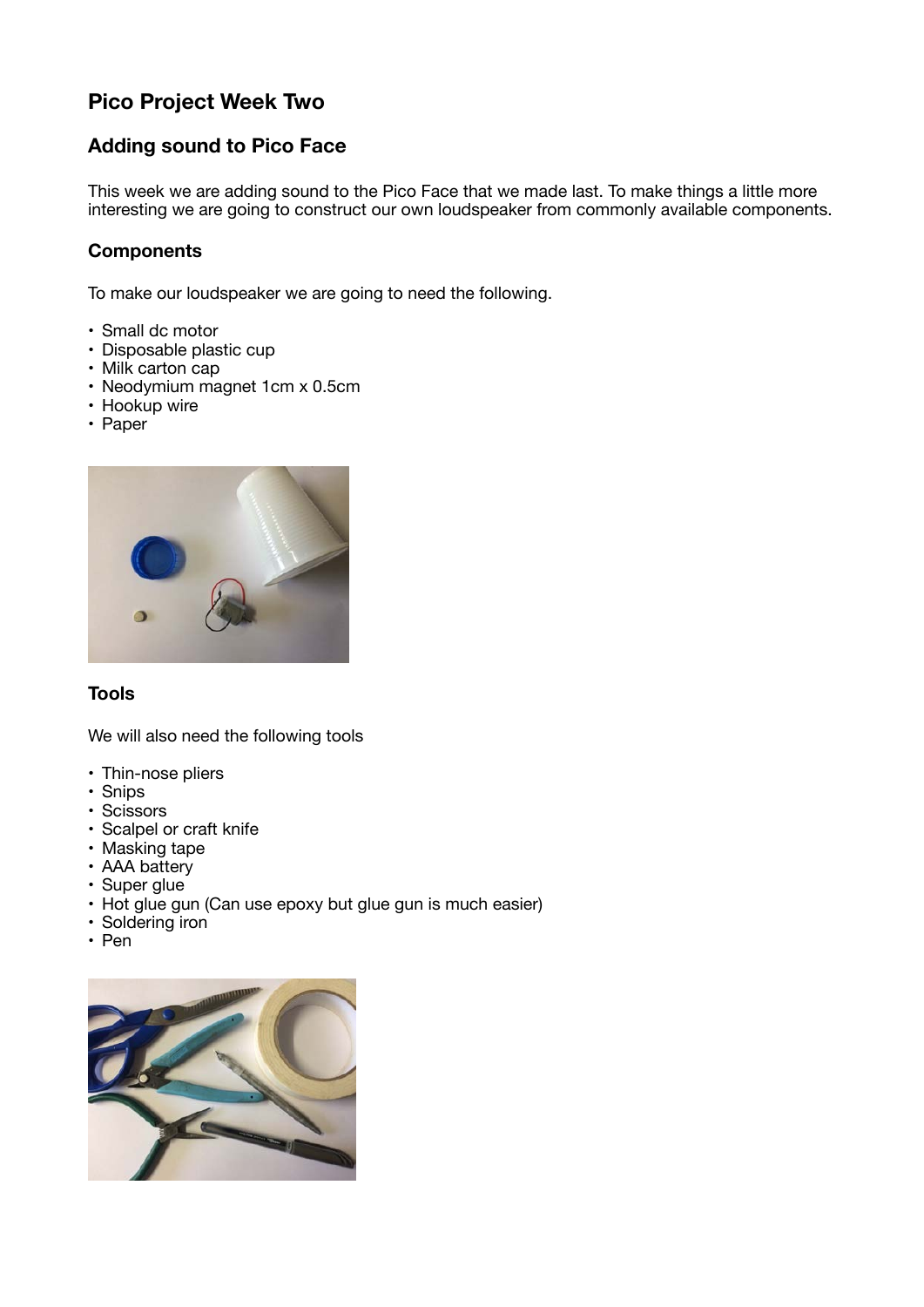### **Step one**

Cut a rectangular piece of paper and attach it to the AAA battery using masking tape. (Make sure the cylinder you make can still freely move on the battery)



# **Step two**

Using the long nose plier disassemble the dc motor, we are interested in the enamelled copper wire that is wound onto the motor.





## **Step three**

Stand the battery, paper cylinder side down, in the milk carton cap and using a pen mark the cylinder where it meets the top of the cap.

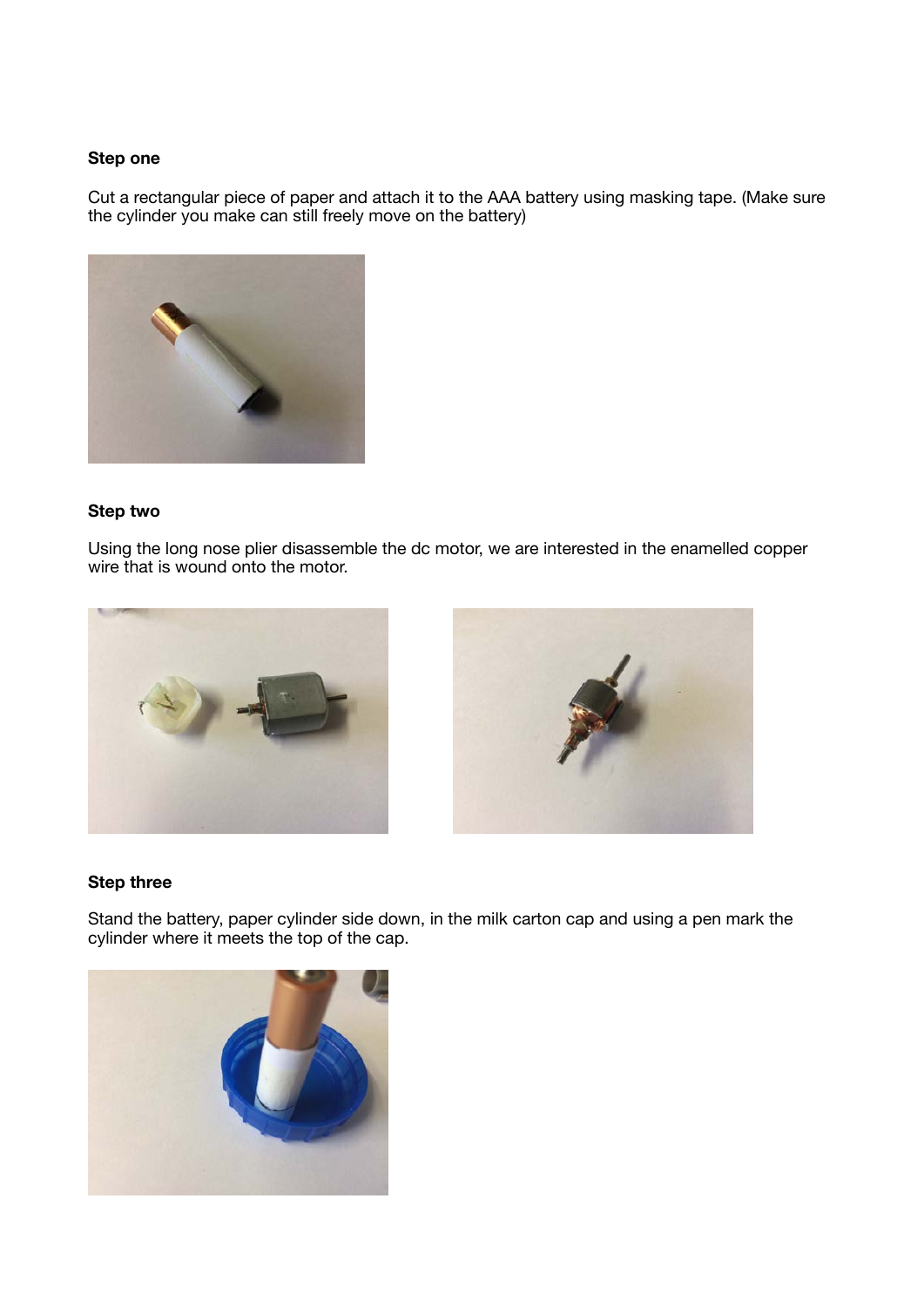### **Step four**

In the dc motor there are three windings, we are going to use two of them in our loudspeaker to make a coil. Start by snipping the end of one of the windings and wind it onto the AAA battery, when you get to the end of the winding hold it in place with a piece of tape. (Try to lay the windings next to each other if possible) You should get roughly 50 turns.



#### **Step five**

We now need to add another winding to our coil to bring the turns up to around 50. Start by snipping the end of the next winding. We need to solder the end of our first coil to the start of our second. The wire is covered in a thin layer of enamel which needs to removed to make a good soldered joint. You can use a scalpel or knife to scrape away the enamel. Once both are clean solder them together.



#### **Step six**

Continue winding the coil with the second winding, at the end hold the coil in place with a few drops of super glue and some masking tape. Cut the completed coil off using a craft knife.



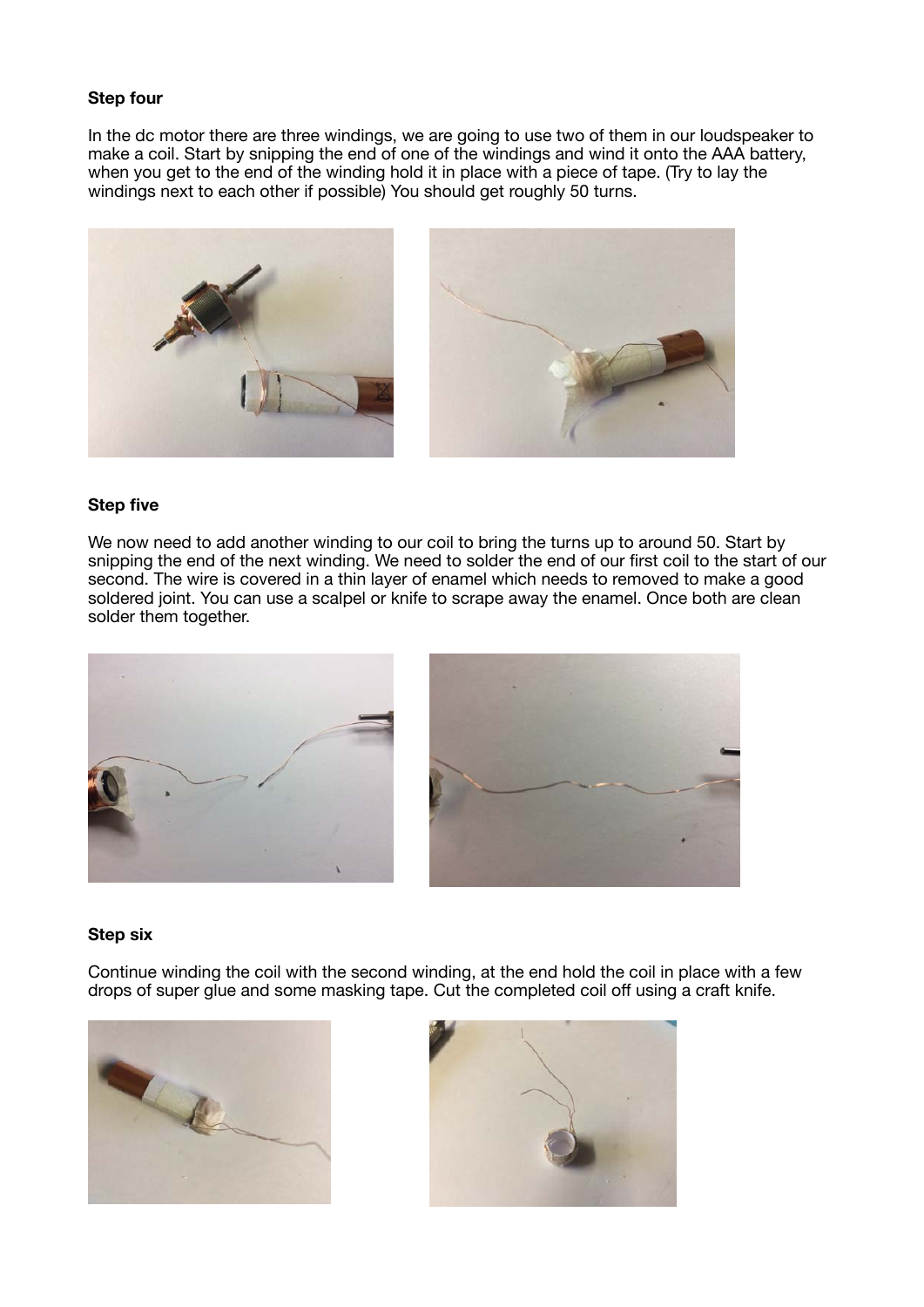#### **Step seven**

That's the coil completed we now need to glue it to the centre of the milk carton cap. You can use epoxy glue but I found it much easier and quicker to use a hot glue gun. First make a hole in the cap to pass the copper coil wires through then glue the coil to the cap. Use some glue to hold the wires in place.



#### **Step eight**

Put some glue on the top of the disposable cup and attach the magnet, try to make sure that glue doesn't ride up the side of the magnet. When the glue has set. Put the coil with the cap on top of the magnet and glue all into place.





#### **Step nine**

We now need to solder two hook up wires to the enamelled copper wires, again you will need to make sure that the enamel is scraped off the end of each wire. Solder a hookup wire to each copper wire, cover in heat shrink and then solder to the amplifier connected to the Pico. If using a stereo amplifier, connect to the left channel. Polarity for our single speaker system doesn't matter.



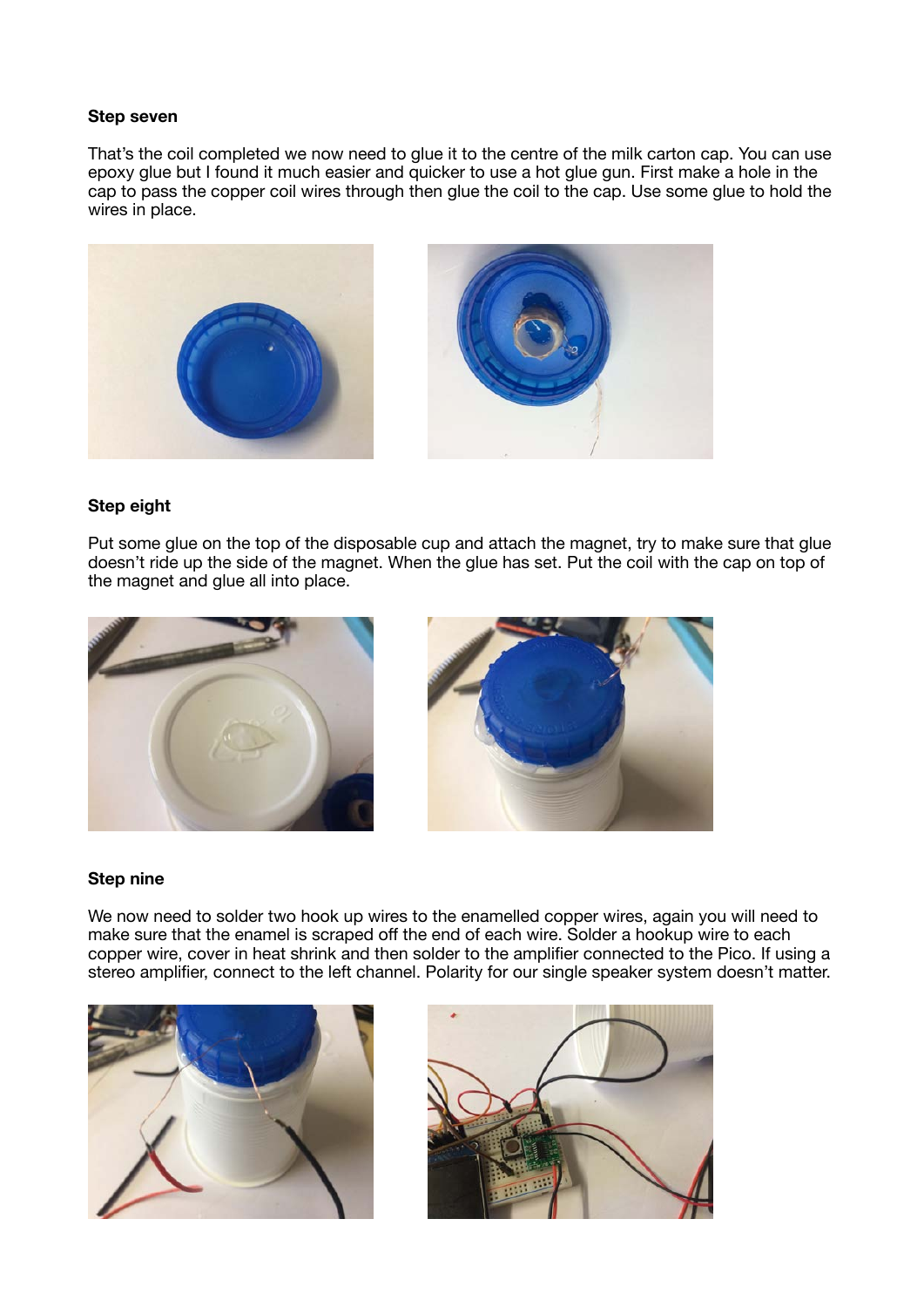## **Step 10**

This is the completed project.



# **Software**

The software listing is given below. Pressing the left or right button produces a sound. Note the sound is produced by GP0. Depending on your amplifier you may or may not need an additional power supply.

import board import terminalio import busio import displayio from adafruit\_display\_text import label from adafruit\_display\_shapes import circle from adafruit\_st7789 import ST7789 import adafruit\_imageload import digitalio import time, random

import audiomp3 import audiopwmio

audio = audiopwmio.PWMAudioOut(board.GP0, quiescent\_value=32768)

mp3files = ["A.mp3", "B.mp3"]  $mp3 = open(mp3$ files $[0]$ , "rb")

# Release any resources currently in use for the displays displayio.release\_displays() # SPI pins for display st7789 tft $cs =$  board.GP17  $tt\_dc = board.GP16$ # setup spi bus spi = busio.SPI(board.GP10, board.GP11)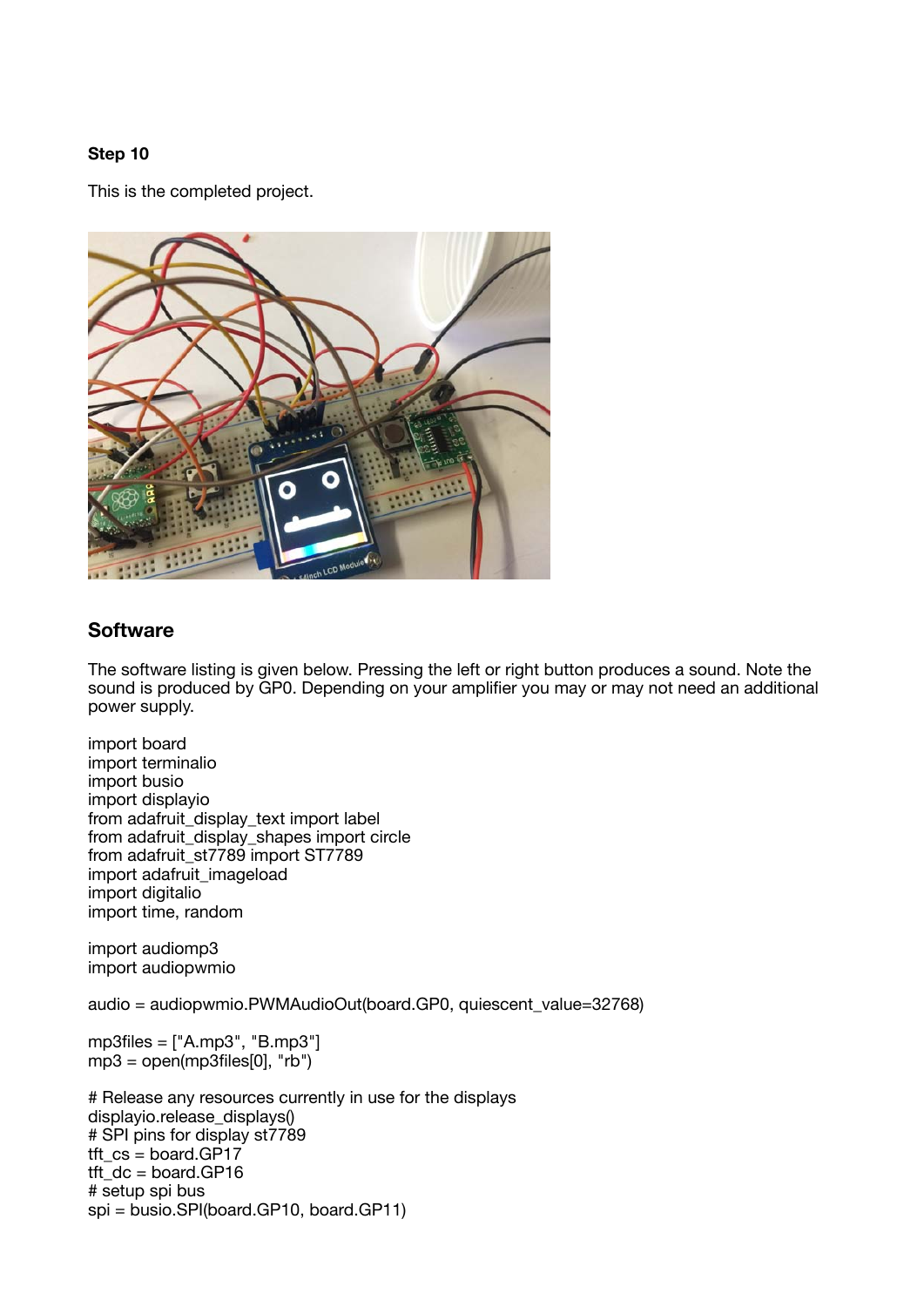```
# setup display
display bus = displayio.FourWire(spi, command=tft dc,
                   chip_select=tft_cs, reset=board.GP18)
display = ST7789(display bus,
          width=240,
          height=240,
          rowstart=80,
           auto_refresh=True)
# Make the display context
screen = displayio.Group()
r_eye_g = displayio.Group()
display.show(screen)
bglm, bgPal = adafruit_imageload.load('/ims/bg.bmp',
                                    bitmap=displayio.Bitmap,
                                    palette=displayio.Palette
 )
bg = displayio.TileGrid(bgIm,
                    pixel_shader=bgPal,
                   width=1.
                   height=1.
                    tile_width=240,
                   tile_height=240.
                   default tile=0)
eyelm, eyePal = adafruit_imageload.load('/ims/eye.bmp',
                                    bitmap=displayio.Bitmap,
                                    palette=displayio.Palette
)r eve = displayio. TileGrid(evelm,
                   pixel_shader=evePal.
                   width=1.
                   height=1.
                    tile_width=48,
                   tile_height=48,
                   default tile=0)
\blacksquare eye = displayio. TileGrid(eyeIm,
                    pixel_shader=eyePal,
                   width=1,
                   height=1.
                    tile_width=48,
                   tile_height=48.
                   default tile=0)
mouthIm, mouthPal = adafruit_imageload.load('/ims/mouth.bmp',
                       bitmap=displayio.Bitmap,
                       palette=displayio.Palette
)mouth = displayio.TileGrid(mouthIm,
                pixel_shader=eyePal,
               width=1.
                height=1,
                tile_width=192,
               tile_height=72,
               default tile=0)
r_eye.x, r_eye.y = 30, 30
Leye.x, Leye.y = 160, 30
mouth.x, mouth.y = 24, 120
screen.append(bg)
screen.append(r_eye)
```